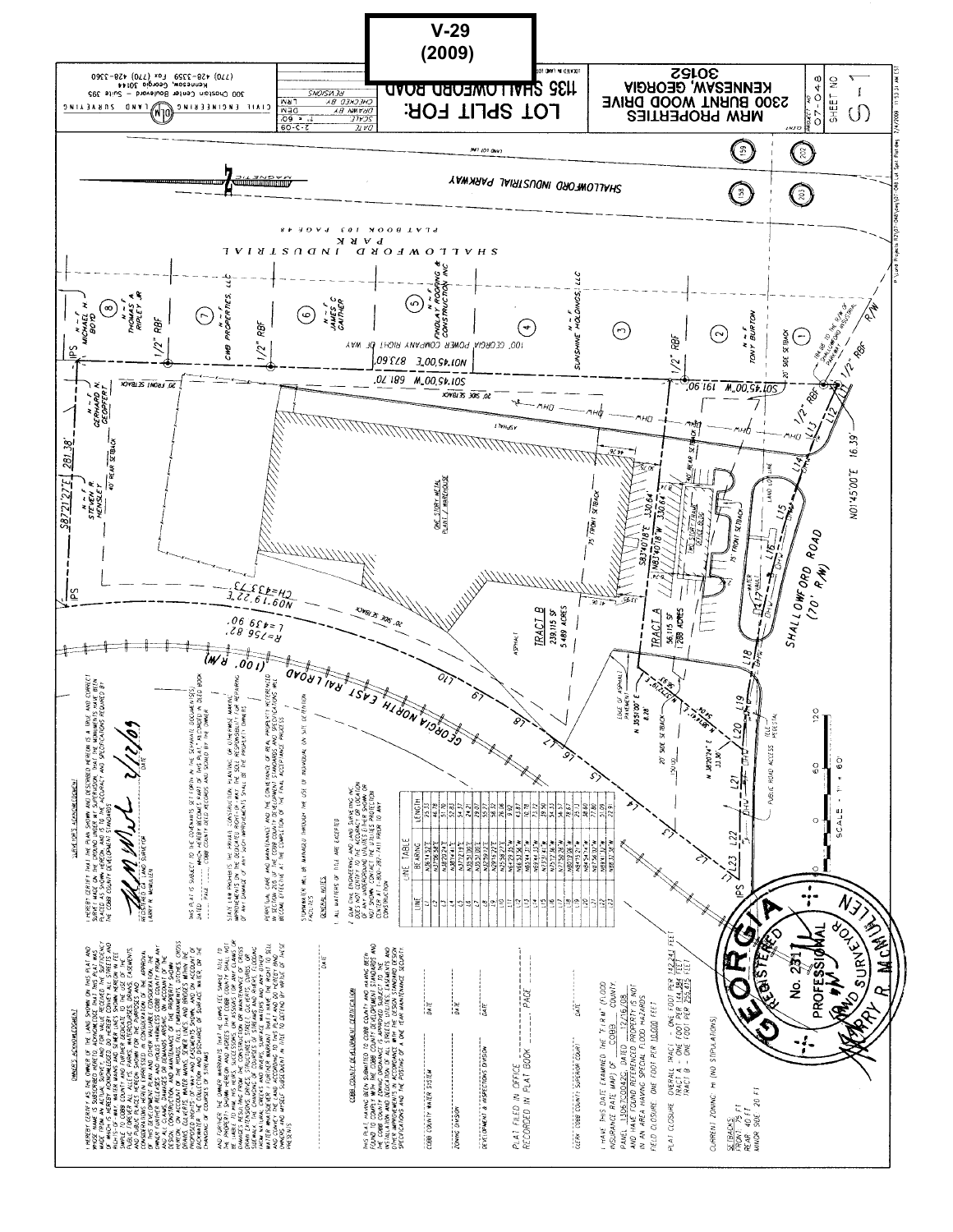| <b>APPLICANT:</b>                                   | <b>MRW</b> Properties, LLC |                         | <b>PETITION NO.:</b>        | V-29       |
|-----------------------------------------------------|----------------------------|-------------------------|-----------------------------|------------|
| <b>PHONE:</b><br>770-218-3055                       |                            | <b>DATE OF HEARING:</b> | $04 - 08 - 09$              |            |
| <b>REPRESENTATIVE:</b><br>Mary Lanning              |                            | <b>PRESENT ZONING:</b>  | HІ                          |            |
| <b>PHONE:</b>                                       |                            | 770-428-3354            | <b>LAND LOT(S):</b>         | 158, 203   |
| <b>PROPERTY LOCATION:</b> Located on the north side |                            |                         | <b>DISTRICT:</b>            | 16         |
| of Shallowford Road, west of Shallowford Industrial |                            |                         | <b>SIZE OF TRACT:</b>       | 6.77 acres |
| Parkway (1135 Shallowford Road).                    |                            |                         | <b>COMMISSION DISTRICT:</b> | 3          |
|                                                     |                            |                         |                             |            |

**TYPE OF VARIANCE:** 1) Waive the front setback on tract A from the required 75 feet to 72 feet; 2) waive the rear setback on tract A from the required 40 feet to 31 feet; and 3) waive the front setback on tract B from the required 75 feet to 30 feet.

## **COMMENTS**

**TRAFFIC:** This request will not have an adverse impact on traffic.

**DEVELOPMENT & INSPECTIONS:** If this variance request is approved, a lot split plat must be recorded reflecting the revised setbacks. The surveyor must submit the plat to the Site Plan Review Section, Community Development Agency for review and approval prior to recording. For questions, call 770-528-2147.

**STORMWATER MANAGEMENT:** No comment.

**HISTORIC PRESERVATION:** After examining Civil War trench maps, Cobb County historic property surveys, county maps, and various other resources, staff has no comments regarding the impact or treatment of historic and/or archaeological resources.

**CEMETERY PRESERVATION:** There is no significant impact on the cemetery site listed in the Cobb County Cemetery Preservation Commission's Inventory Listing which is located in this, or adjacent land lot.

WATER: Easement for water line will be necessary on tract A for tract B (public if new meter set for tract B, private if tract A agrees of record to provide water and fire protection for tract B in perpetuity).

**SEWER:** Sewer is available on tract A. However, records show no connection. Tract A must connect to sewer if lot is split. Tract B may need easement from tract A for possible connection to sewer.

**OPPOSITION: NO. OPPOSED PETITION NO. SPOKESMAN** 

| <b>BOARD OF APPEALS DECISION</b><br>APPROVED MOTION BY<br>REJECTED SECONDED<br>HELD CARRIED<br>STIPULATIONS: | $\mathsf{L}$<br>$R-20$<br>п<br>u<br><b>SITE</b><br>မ္တ<br>LI<br>Pine Mill Dr<br>158<br>159<br><b>NRC</b><br>Е<br>$\mathbf{u}$<br>$\mathbf{u}$<br>$R-20$<br>$R-20$<br>$\mathbf{L}$<br>뎖<br>ୡ |  |  |  |
|--------------------------------------------------------------------------------------------------------------|---------------------------------------------------------------------------------------------------------------------------------------------------------------------------------------------|--|--|--|
|                                                                                                              | Shallowford Rd.<br>င့်<br>п<br>႙<br>$J_{R-20}$<br>п<br><b>Qp</b><br>HI<br>R.ZO<br>Judy Ann Ln                                                                                               |  |  |  |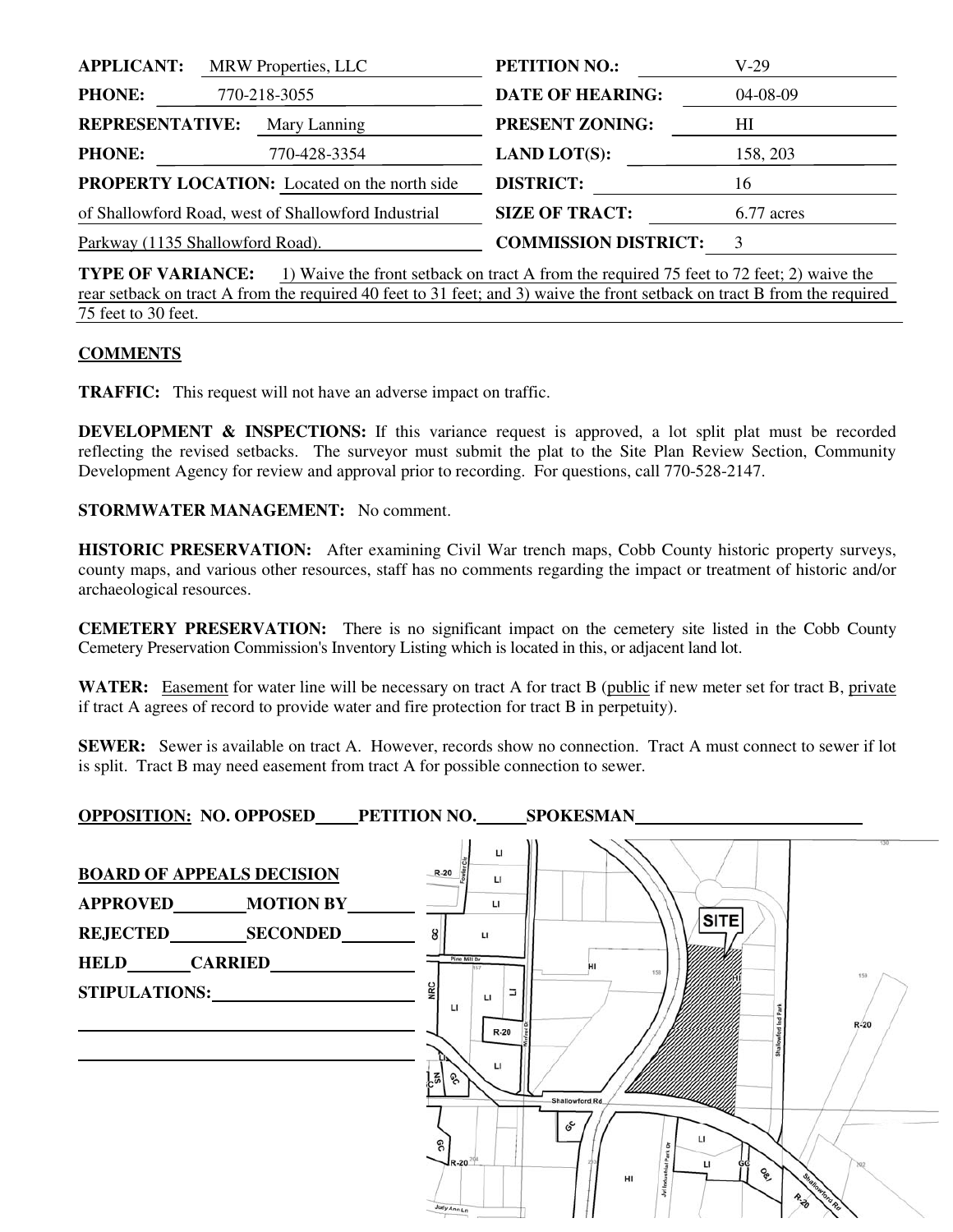**V-29**